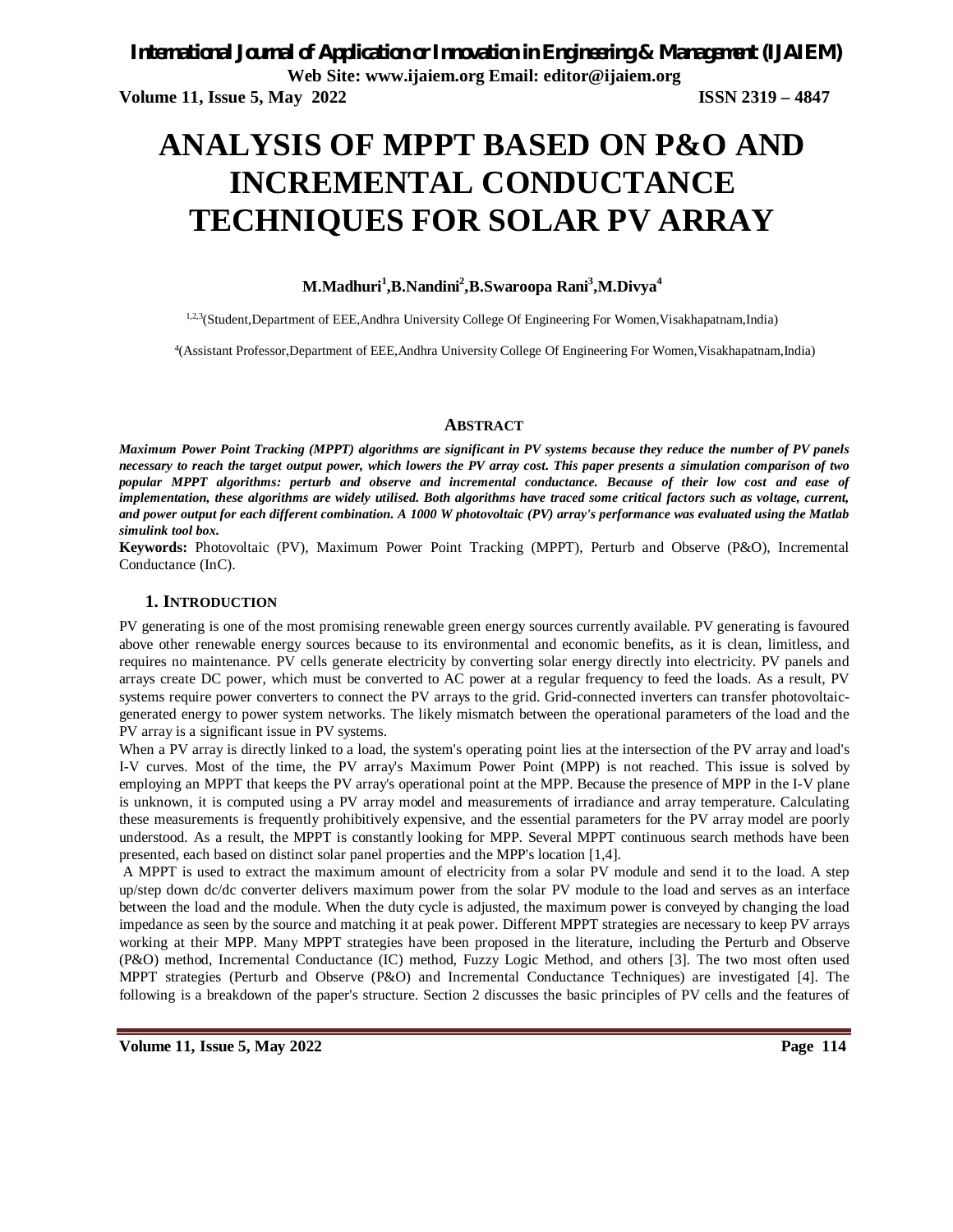**Volume 11, Issue 5, May 2022 ISSN 2319 – 4847**

PV arrays. The P&O and InC MPPT algorithms are detailed in Section 3. Section 4 discusses the PV array simulation results, MPPT techniques, and their comparison. The scope for further development is presented in the final section.

#### **2.PV Array Charecteristics**

#### **2.1 PV Cell Basic Principle**

PV cells are essentially a p-n junction diode with a large area that is made by constructing a junction between the n-type and p-type regions. The incident energy of sunlight strikes a PV cell and is transformed directly into electrical energy. The energy from the transmitted light is used to stimulate free electrons from a low energy state to an unoccupied higher material, shortening the p-n junction and allowing current to pass [2].

#### **2.2 Characteristics of a PV array**

The features of a PV cell can be modelled using a single diode equivalent electric circuit. The MATLAB simullink package can be used to create a mathematical model of a solar cell. The I-V characteristic of the ideal solar cell is mathematically described by the following basic equation from semiconductor theory.

| (1)<br>$I=I_{PV,Cell}$ - $I_d$ |  |
|--------------------------------|--|
|--------------------------------|--|

 $I_d = I_{0,cell} \left[ exp(qv/akt) - 1 \right]$  (2)

Where

| Therefore | $I=I_{pv}$ cell- $I_{0,cell}[exp(qv/akt)-1]$ |  |
|-----------|----------------------------------------------|--|
|           |                                              |  |

Where, 'I PV, Cell' is the current generated by the incident light (it is directly proportional to the Sun irradiation), Id is the diode equation, Io, cell' is the reverse saturation or leakage current of the diode, 'q' is the electron charge [1.60217646\* 10−19C], k is the Boltzmann constant [1.3806503 \*10−23J/K], 'T' is the temperature of the p-n junction, and 'a' is the diode ideality constant. Figure 1 shows the equivalent circuit of ideal PV cell.



 **Fig.1**:Equivalent circuit of Ideal PV cell

#### **2.3 MPPT**

MPPT (Maximum Power Point Tracking) is an electronic system that allows photovoltaic (PV) modules to produce all of the power they are capable of. MPPT isn't a mechanical tracking method in which the modules are "physically moved" to aim more directly at the sun. MPPT is a totally electronic system that changes the electrical operating point of modules so that they can give the greatest amount of power available. Increased battery charge current is available as a result of the extra power gathered from the modules. A mechanical tracking system can be used in conjunction with MPPT, but the two systems are fundamentally distinct.

## **3. SYSTEM CONFIGURATION**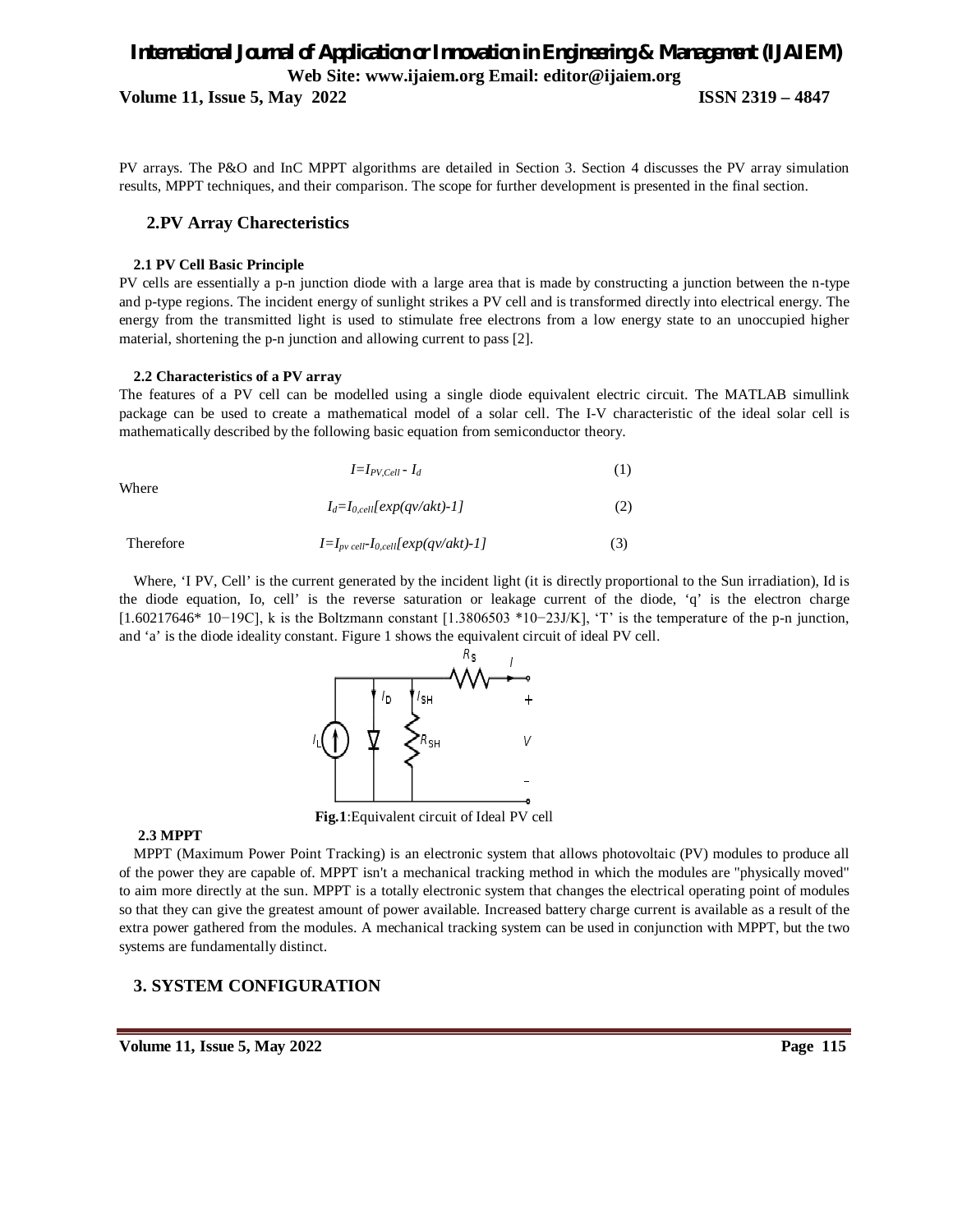Solar cells directly convert sunlight to dc power. Solar power is generated via photovoltaic cells. The photoelectric effect is what makes solar panels work. Solar cells convert solar energy into electrical energy when they are exposed to sunlight.



The PV array consists of solar cells that are connected in series and parallel. This array generates electricity directly from solar energy, and its output varies according to temperature and sun irradiance.



 **Fig.3**: System configuration of PV System

So we are controlling this to maintain maximum power at output side we are boosting the voltage by controlling the current of array with the use of PI controller. By depending upon the boost converter output voltage this AC voltage may be changes and finally it connects to the utility grid that is nothing but of a load for various applications.

### **4. ROLE OF MPPT IN SPV SYSTEM**

When variations in isolation and temperature occur, photovoltaic systems typically use a maximum power point tracking (MPPT) technique to continuously deliver the highest possible power to the load. Photovoltaic (PV) generation is becoming increasingly important as a renewable source because it offers many advantages such as incurring no fuel costs. among others, low costs, no pollution, little maintenance, and no noise .Because of the PV system's low conversion efficiency, controlling maximum power point tracking (MPPT) for the solar array is critical. Maximum Power Point Tracking (MPPT) is a power electronic circuit technique for extracting maximum energy from photovoltaic (PV) systems. PV electricity generation has increased recently.It has grown in popularity as a result of its multiple benefits, including the fact that it is fuel-free and requires very little maintenance.environmental advantages It is critical to operate the PV system at its greatest efficiency to improve energy efficiency.Many maximum power point tracking (MPPT) techniques exist, and various ways have been proposed.for reaching the highest possible powerpoint. However, sufficient comparative analysis is

**Volume 11, Issue 5, May 2022 Page 116**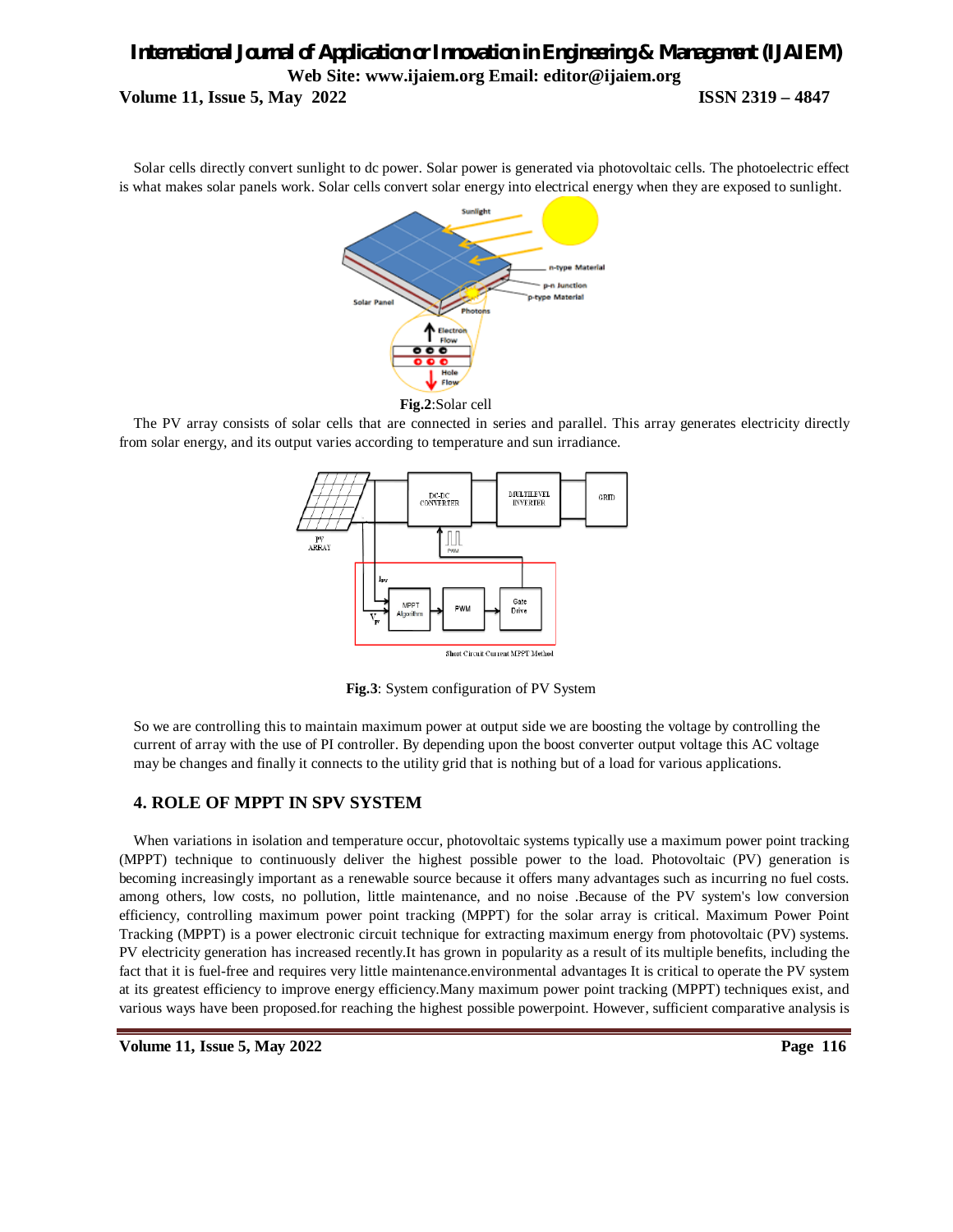**Volume 11, Issue 5, May 2022 ISSN 2319 – 4847**

particularly important among the available approaches.It is not done with variable environmental circumstances.

### **5. MPPT ALGORITHMS**

#### **5.1 Perturb and Observe Algorithm(P&O)**

In this algorithm, a minor disturbance is introduced. The disturbance causes the solar module's power to fluctuate continually. If the perturbation increases the power, the perturbation continues in the same direction. After the peak power is attained, the power at the following instant falls, and the perturbation reverses. When the steady state is reached, the algorithm oscillates about the peak point. To keep the power variation minimal, the perturbation size is kept small [4]. The method may be simply understood by looking at the flow chart in figure 4.



#### **Fig.4:** Flowchart of P&O Algorithm

The approach is designed to set a reference voltage for the module that corresponds to the peak voltage of the module. The operational point of the module is moved to that voltage level using a PI controller. This disruption results in some power loss, and it also fails to track the power under rapidly changing atmospheric conditions. However, because of its simplicity, this method is still quite popular.

#### **5.2 Incremental Conductance (IC) Algorithm**

The incremental conductance (IC) method overcomes the perturb and observe method's shortcoming in tracking peak power under rapidly changing atmospheric conditions. This approach can tell if the MPPT has reached the MPP and if the operational point has been perturbed. If this criterion is not met, the relationship between dl/dV and –I/V can be used to compute the direction in which the MPPT operating point must be perturbed.

The fact that dP/dV is negative when the MPPT is to the right of the MPP and positive when it is to the left of the MPP leads to this relationship. When the MPPT reaches the MPP, this algorithm determines when P&O oscillates around the MPP. This is a clear benefit over P&O. In addition, incremental conductance can follow quickly changing and decreasing irradiance conditions more accurately than the perturb and observe method [4]. This algorithm has the disadvantage of being more sophisticated than P&O. The algorithm is depicted in figure 5 as a flow chart.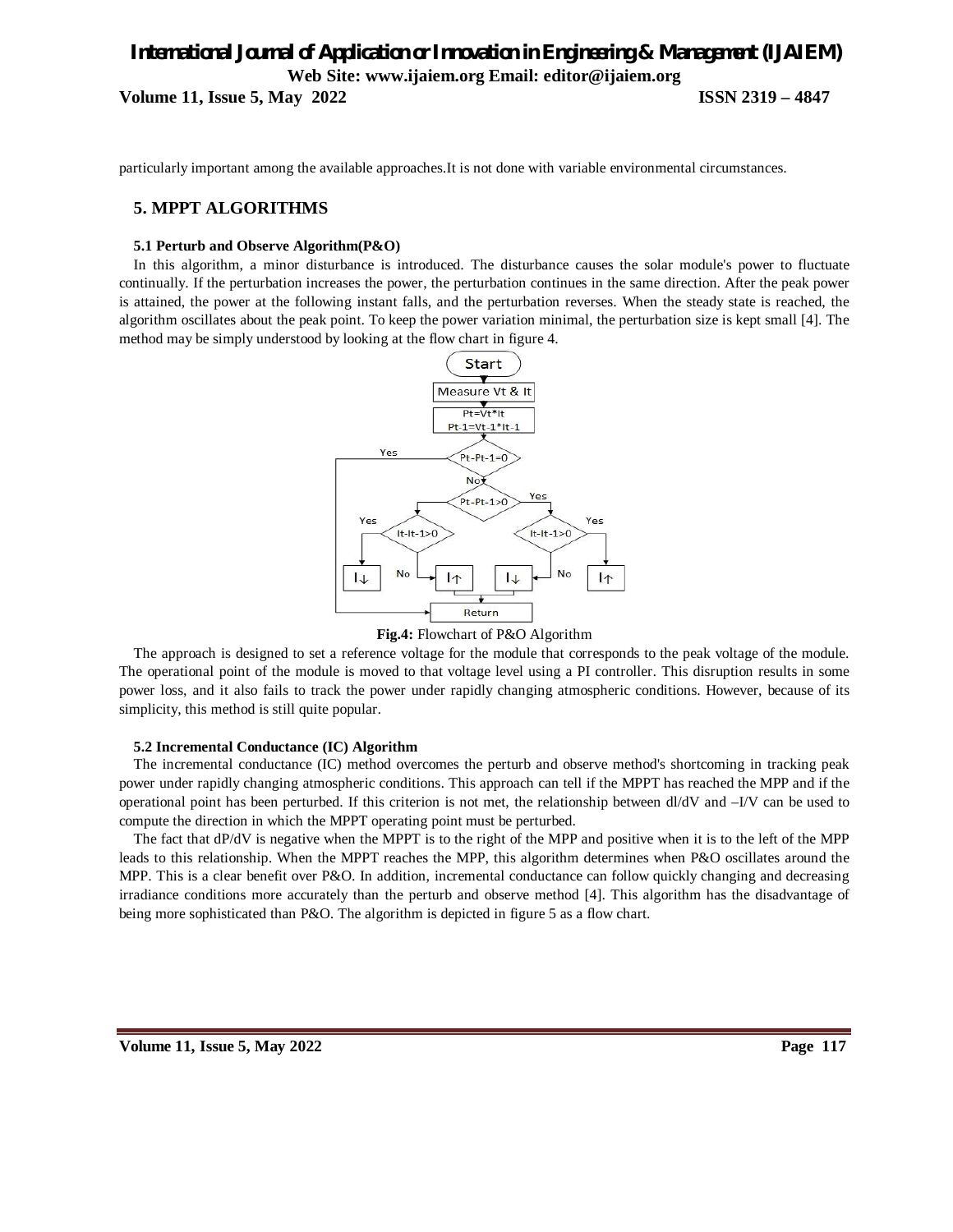**Volume 11, Issue 5, May 2022 ISSN 2319 – 4847**



 **Fig.5:**Flowchart of Incremental conductance method

## **6. SIMULINK MODELS**

The mathematical model of PV array is developed using MATLAB Simulink tool box.

#### **6.1 Simulink Model of P&O Algorithm**

The 1000W PV array is included in the MATLAB subsystem, as are the equations needed to simulate it. The MATLAB subsystem integrated with PV array replaces the DC voltage source of the dc-dc boost converter. The duty ratio of a dc-dc boost converter is changed, which changes the PV array current and, as a result, the PV array voltage. The MPPT subsystem is used to compute power at various duty cycles and compare it to the power at the current operating point. The duty cycle either rises, falls, or remains constant. Figure 10 depicts a PV array simulink model with dc-dc boost converter and P&O MPPT.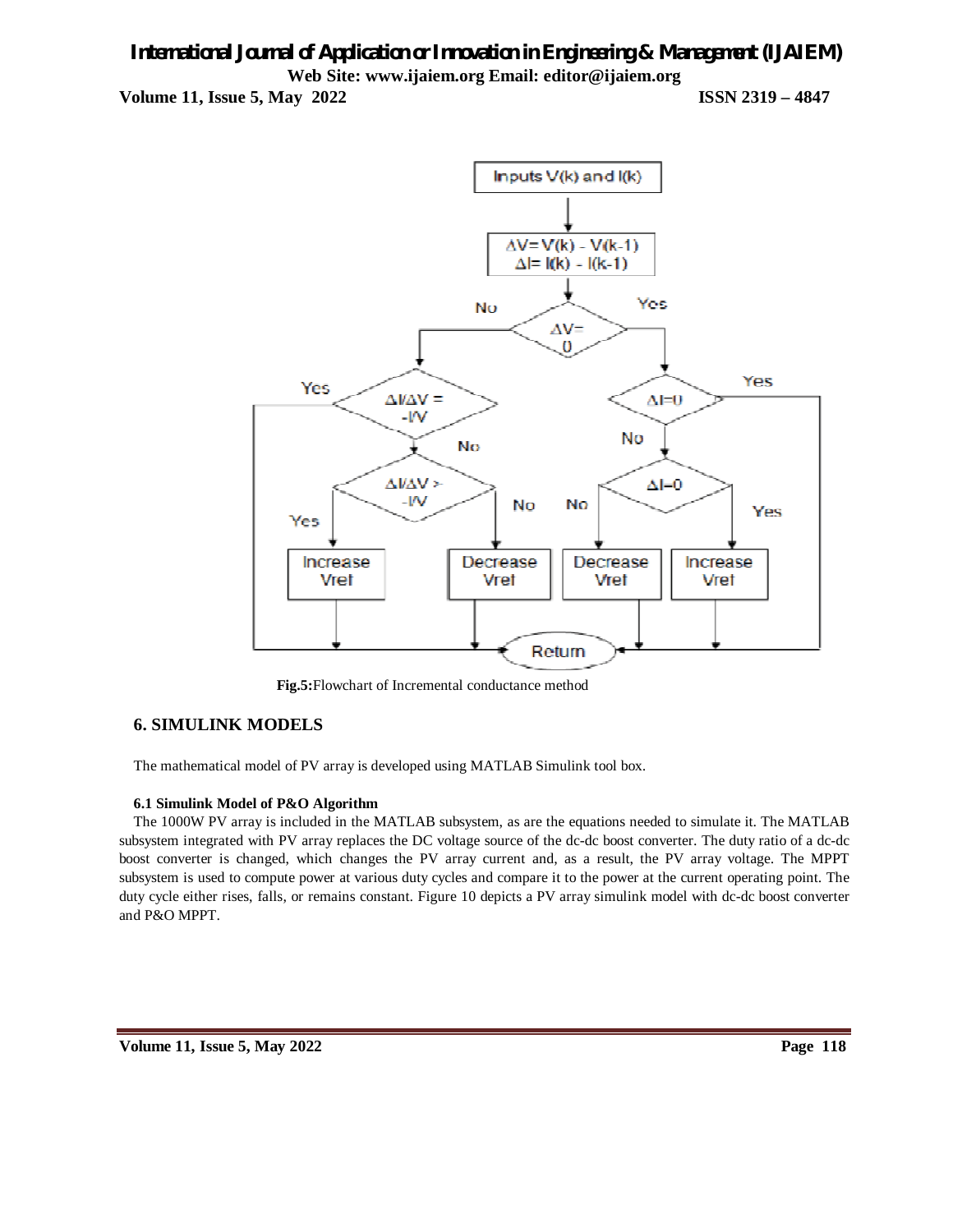

**Figure.6**: Simulink Model of P&O MPPT with dc-dc converter



 **Figure.7**: Simulation results of P&O MPPT algorithm

### **6.2 Simulink Model of Incremental Conductance Algorithm**

The simulink model of PV array with dc-dc boost converter and InC MPPT algorithm is shown in figure 8, under the same conditions as the P & O algorithm is simulated.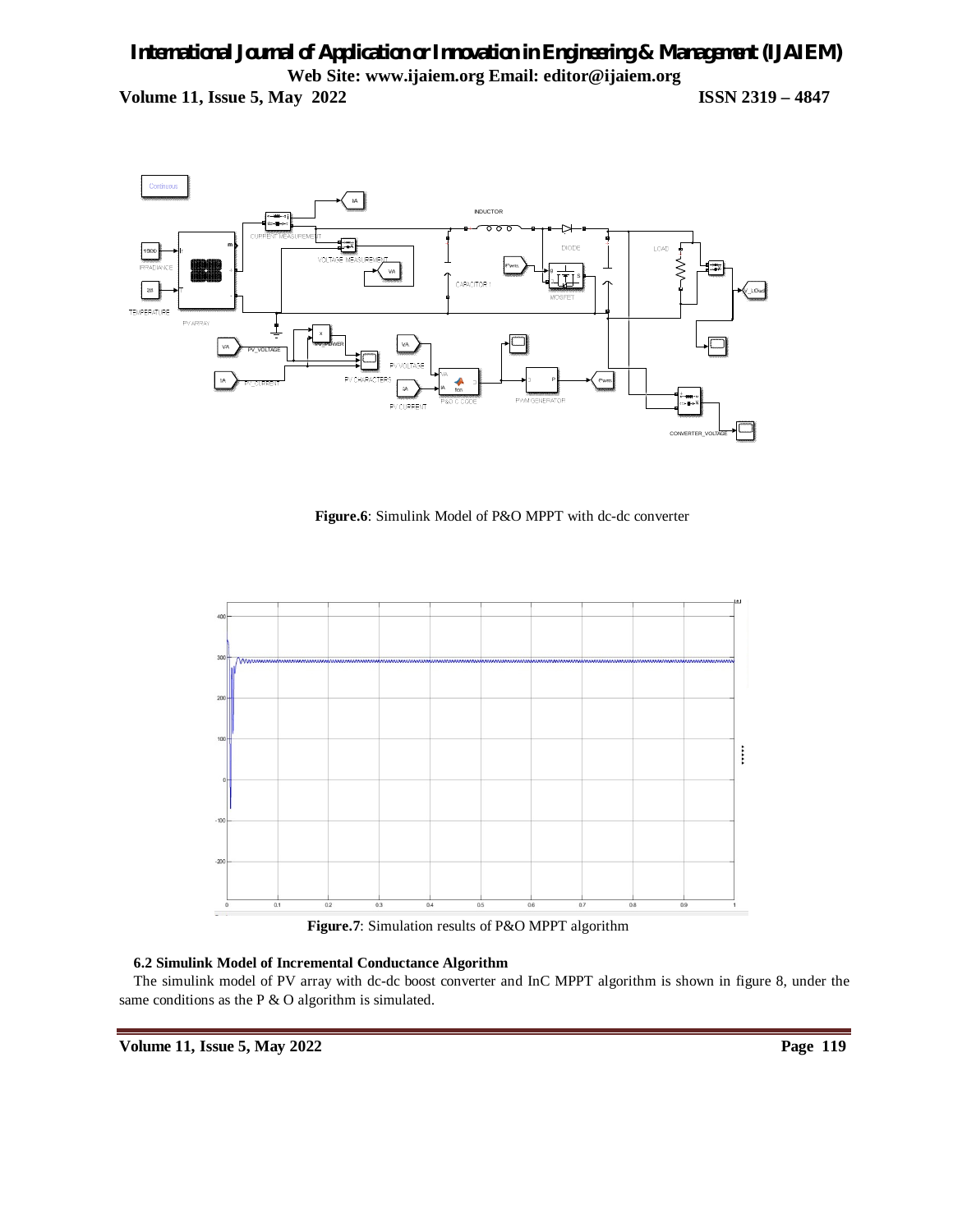

**Figure.8**: Simulink Model of InC MPPT with dc-dc Converter



**Figure.7**: Simulation results of InC MPPT algorithm

### **6.3 Comparison between P&O and InC MPPT Algorithms**

The P & O and InC MPPT algorithms are simulated and compared using the same conditions. When atmospheric conditions are constant or change slowly, the P&O MPPT oscillates close to MPP but InC finds the MPP accurately at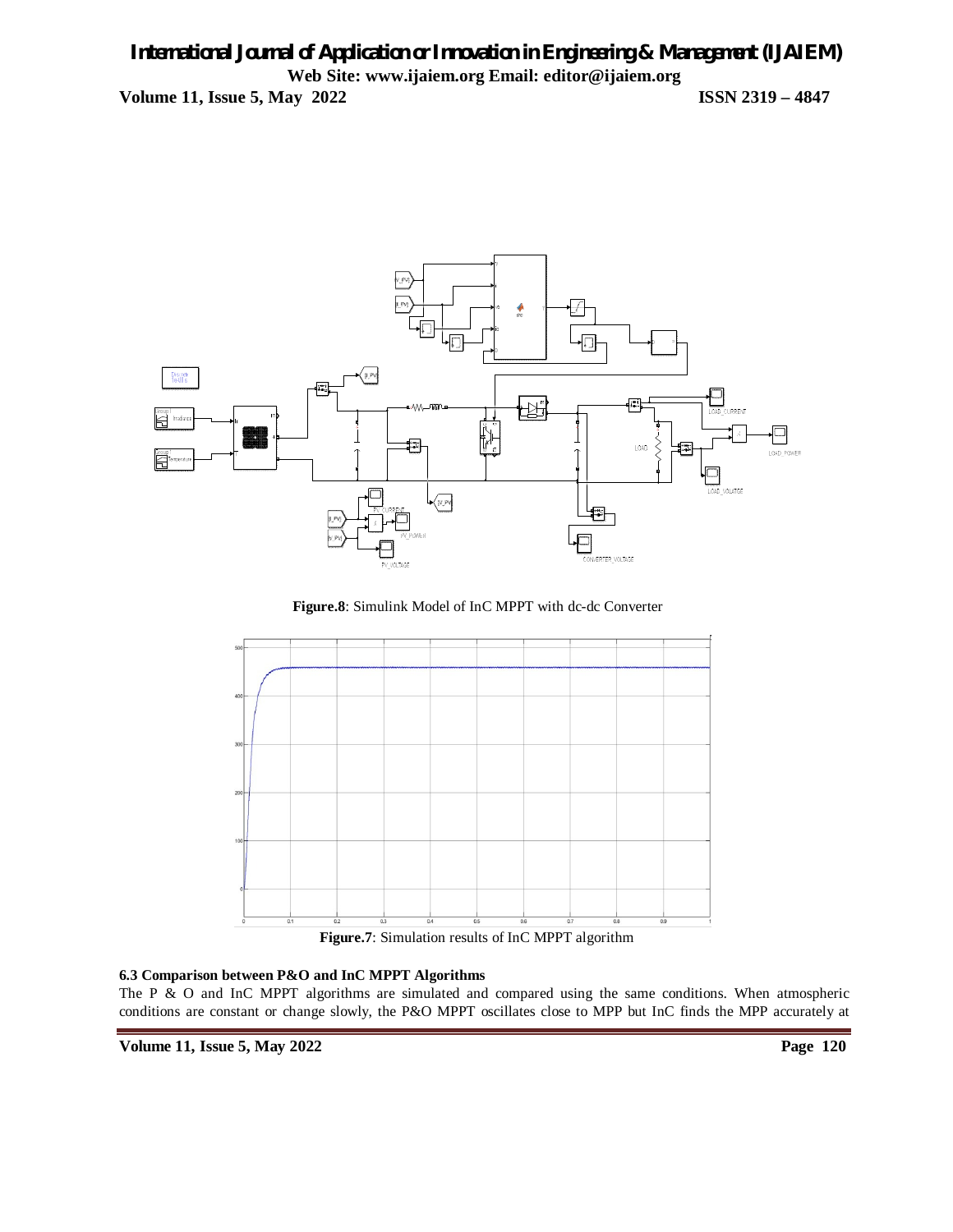changing atmospheric conditions also. Comparisons between the two algorithms for various parameters are shown in the figure



 **Figure.8**:Whole Simulink model for Comparison





## **7. CONCLUSIONS**

**Volume 11, Issue 5, May 2022** Page 121